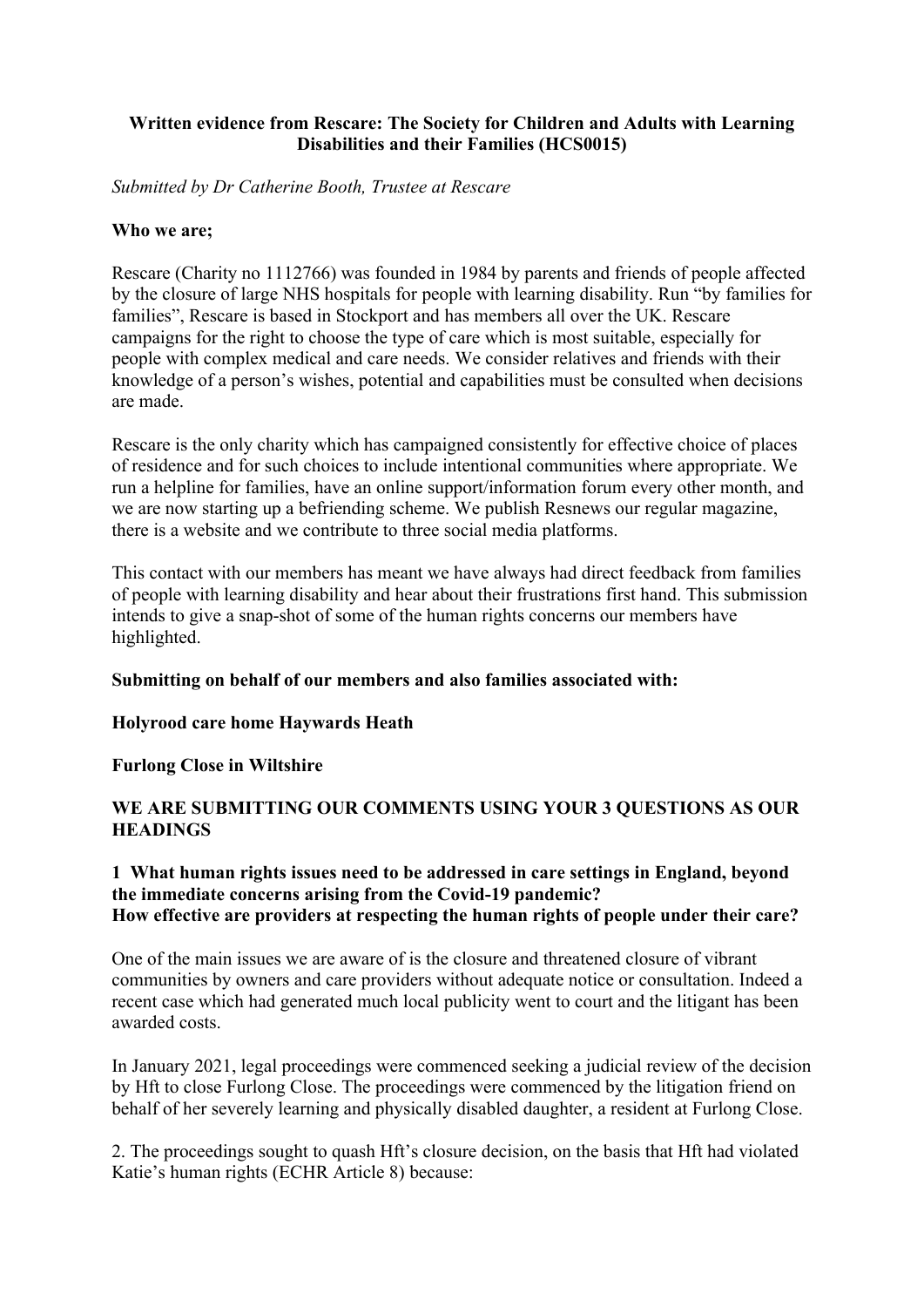- a. It had failed to consult with Katie and the other residents before taking a decision which would deprive them of their long term home; and
- b. The decision to close failed to give due regard to Katie and the other residents' right to be protected against undue interference with the peaceful enjoyment of their longterm home.

3. The proceedings were primarily defended by Hft on the technical basis that, as a private care provider, its closure decision was not amenable to judicial review. It did not pretend to have engaged in any consultation and failed to put forward a strong case to justify the decision as reasonable and proportionate.

4. In March 2021, a Judge granted permission for Katie's case to proceed to final hearing and a date was subsequently set for 22 July.

5. The proceedings have now been resolved by Hft consenting to a Court Orders in which it:

a. Acknowledged that it has withdrawn its decision to close Furlong Close; and

b. Confirmed that it will continue to provide care to the residents at Furlong Close for as long as Wiltshire Council continues to commission that care.

6. In the same Order, Wiltshire Council confirmed that it had taken no decision to stop commissioning care for residents at Furlong Close. *(from summary document by M. Steele Friends and Families of Furlong Close)*

Such lack of consideration and meaningful consultation by authorities is not unique. We have evidence of untold misery and worry to the families of people who have been happily settled in a community sometimes for decades when the managing authority (sometimes a charity itself) wants to close down or make radial changes to the style and content of care. One mother has informed us that a proposed closure of a residential home at short notice without a replacement being offered, could make her learning disabled son homeless. Her letter to us highlighted the need for improved security of tenure in care homes. We think that closures such as these lessen the overall availability of suitable care provision for those who are very vulnerable and have complex needs.

## **2 How effective are regulators in protecting residents from human rights breaches and in supporting patients and residents who make complaints about their care provider?**

We have evidence which shows that deep dissatisfaction can result when family members of people with learning disability complain to the proper authorities. The complaints include poor care to an individual, or decisions by local authorities or care providers which they consider detrimental to their loved one's health and wellbeing. These complaints take a great deal of time and effort by people who are essentially lay people, not professionals in the field.

Our members have often been persistent and careful about detail, but they find systems very slow as they make heroic efforts to obtain answers from the Ombudsman, local authorities, the Charity Commission, health service providers or health authorities. In essence, irrespective of whichever body they approach, our members can find themselves facing: